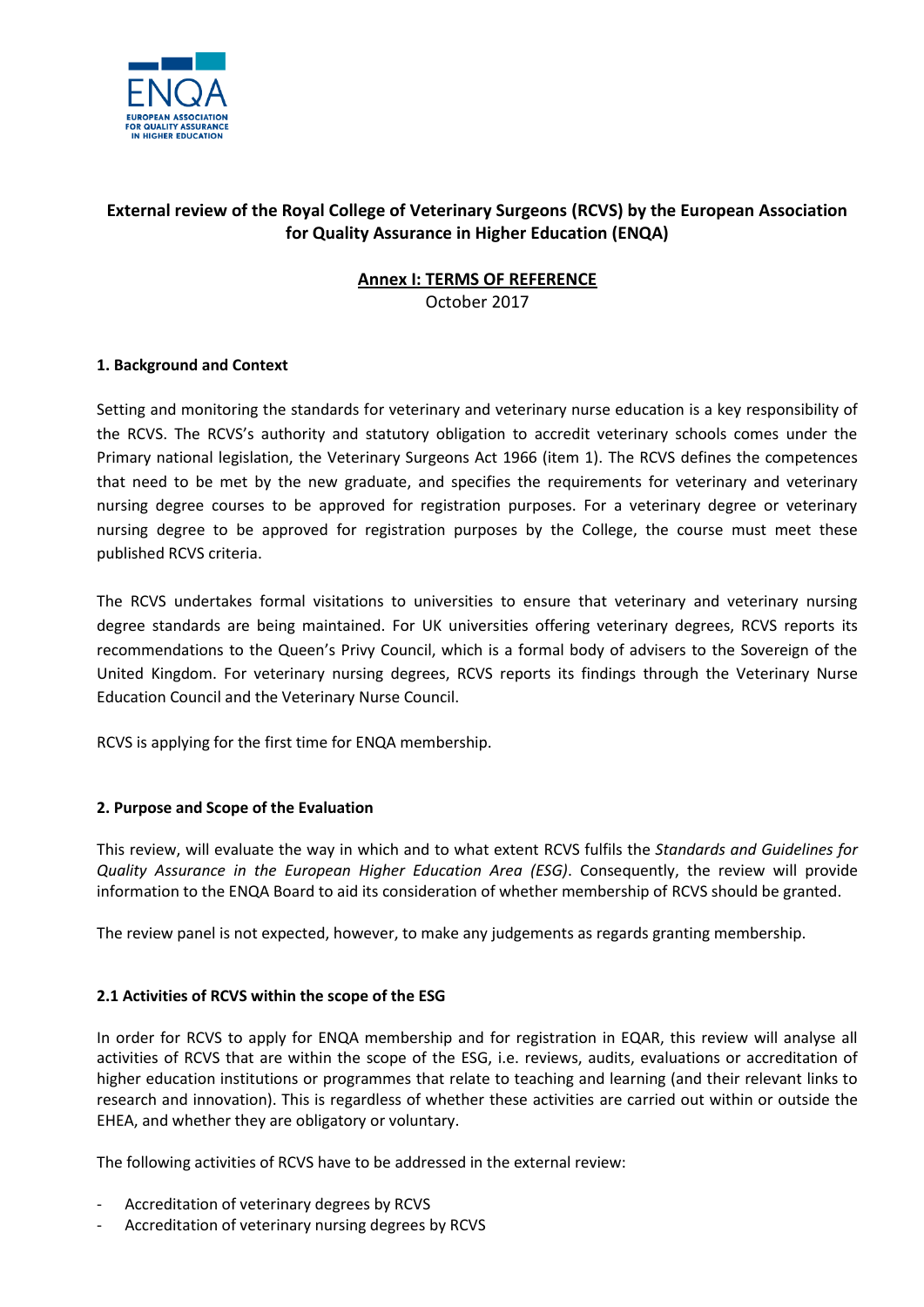## **3. The Review Process**

The process is designed in the light of the *Guidelines for ENQA Agency Reviews* and in line with the requirements of the *EQAR Procedures for Applications*.

The evaluation procedure consists of the following steps:

- Formulation of the Terms of Reference and protocol for the review;
- Nomination and appointment of the review panel;
- Self-assessment by RCVS including the preparation of a self-assessment report;
- A site visit by the review panel to RCVS;
- Preparation and completion of the final evaluation report by the review panel;
- Scrutiny of the final evaluation report by the ENQA Review Committee;
- Analysis of the scrutiny by the ENQA Board and their decision regarding ENQA membership;
- Follow-up of the panel's and/or ENQA Board's recommendations by the agency, including a voluntary follow-up visit.

#### **3.1 Nomination and appointment of the review team members**

The review panel consists of four members: one or two quality assurance experts, an academic employed by a higher education institution, student member, and eventually a labour market representative (if requested). One of the members will serve as the chair of the review panel, and another member as a review secretary. Two of the reviewers are nominated by the ENQA Board on the basis of proposals submitted to ENQA by the member national agencies. The third external reviewer is drawn from a nomination provided by the European University Association (EUA) or the European Association of Institutions in Higher Education (EURASHE). The nomination of the student member comes from the European Students' Union (ESU).

In addition to the four members, the panel will be supported by the ENQA Secretariat review coordinator who will monitor the integrity of the process and ensure that ENQA expectations are met throughout the process. The ENQA staff member will not be the Secretary of the review and will not participate in the discussions during the site visit interviews.

Current members of the ENQA Board are not eligible to serve as reviewers.

ENQA will provide RCVS with the list of suggested experts with their respective curriculum vitae to establish that there are no known conflicts of interest. The experts will have to sign a non-conflict of interest statement as regards RCVS review.

#### **3.2 Self-assessment by RCVS, including the preparation of a self-assessment report**

RCVS is responsible for the execution and organisation of its own self-assessment process and shall take into account the following guidance:

- Self-assessment is organised as a project with a clearly defined schedule and includes all relevant internal and external stakeholders;
- The self-assessment report is broken down by the topics of the evaluation and is expected to contain, among others: a brief description of the national HE and QA system; background description of the current situation of the Agency; an analysis and appraisal of the current situation; proposals for improvement and measures already planned; a SWOT analysis; each criterion (ESG part II and III) addressed individually. All agency's QA activities (whether within their national jurisdiction or outside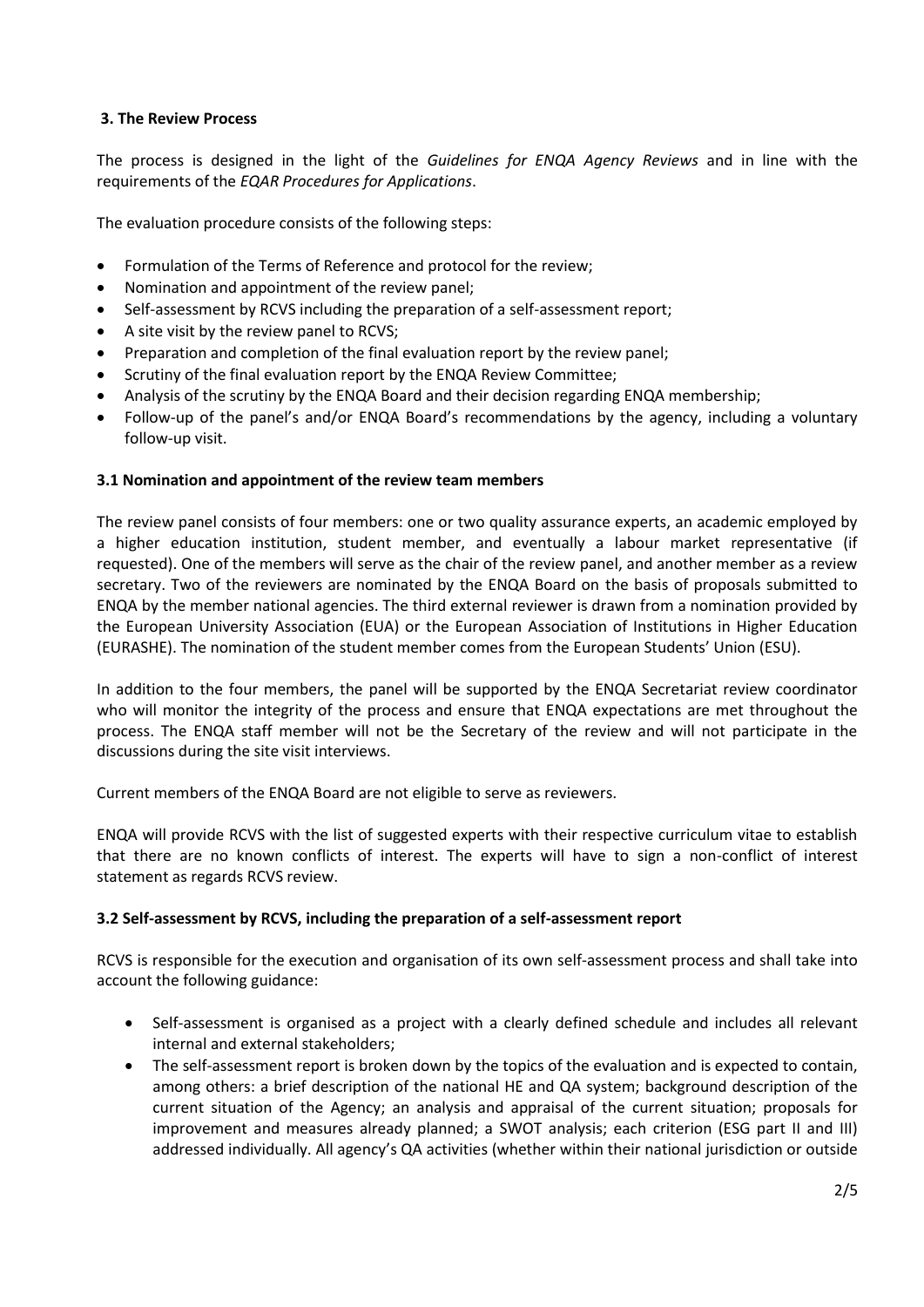of it, and whether obligatory or voluntary) will be described and their compliance with the ESG analysed.

- The report is well-structured, concise and comprehensively prepared. It clearly demonstrates the extent to which RCVS fulfils its tasks of external quality assurance and meets the ESG and thus the requirements of ENQA membership.
- The self-assessment report is submitted to the ENQA Secretariat who has 4 weeks to pre-scrutinise it before forwarding the report to the panel of experts. The purpose of the pre-scrutiny is to ensure that the self-assessment report is satisfactory for the consideration of the panel. The Secretariat will not judge the content of information itself but whether the necessary information, as stated in the Guidelines for ENQA Agency Reviews, is present. For the second and subsequent reviews, the agency is expected to enlist the recommendations provided in the previous review and to outline actions taken to meet these recommendations. In case the self-assessment report does not contain the necessary information and fails to respect the requested form and content, the ENQA Secretariat reserves the right to reject the report and ask for a revised version within 4 weeks. In such cases, an additional fee of 1000 € will be charged to the agency.
- The report is submitted to the review panel a minimum of six weeks prior to the site visit.

## **3.3 A Site Visit by the Review Panel**

RCVS will draw up a draft proposal of the schedule for the site visit to be submitted to the review panel at least two months before the planned dates of the visit. The schedule includes an indicative timetable of the meetings and other exercises to be undertaken by the review panel during the site visit, the duration of which is 2,5 days. The approved schedule shall be given to RCVS at least one month before the site visit, in order to properly organise the requested interviews.

The review panel will be assisted by RCVS in arriving in London (United Kingdom)

The site visit will close with an oral presentation of the major issues of the evaluation by review panel.

#### **3.4 Preparation and completion of the final evaluation report**

On the basis of the review panel's findings, the review secretary will draft the report in consultation with the review panel. The report will take into account the purpose and scope of the evaluation as defined under articles 2 and 2.1. It will also provide a clear rationale for its findings with regards to each ESG. A draft will be first submitted to the ENQA review coordinator who will check the report for consistency, clarity and language and it will be then submitted to RCVS for comment on factual accuracy. If RCVS chooses to provide a statement in reference to the draft report it will be submitted to the chair of the review panel within two weeks after the receipt of the draft report. Thereafter the review panel will take into account the statement by RCVS, finalise the document and submit it to ENQA.

The report is to be finalised within three months of the site visit and will not exceed 40 pages in length.

When preparing the report, the review panel should also bear in mind the *EQAR Policy on the Use and Interpretation of the ESG*, so as to ensure that the report will contain sufficient information for the Register Committee for application to EQAR.

RCVS is also requested to provide a letter addressed to the ENQA Board outlining its motivation applying for membership and the ways in which RCVS expects to contribute to the work and objectives of ENQA during its membership. This letter will be discussed along with the final evaluation report.

#### **4. Follow-up Process and Publication of the Report**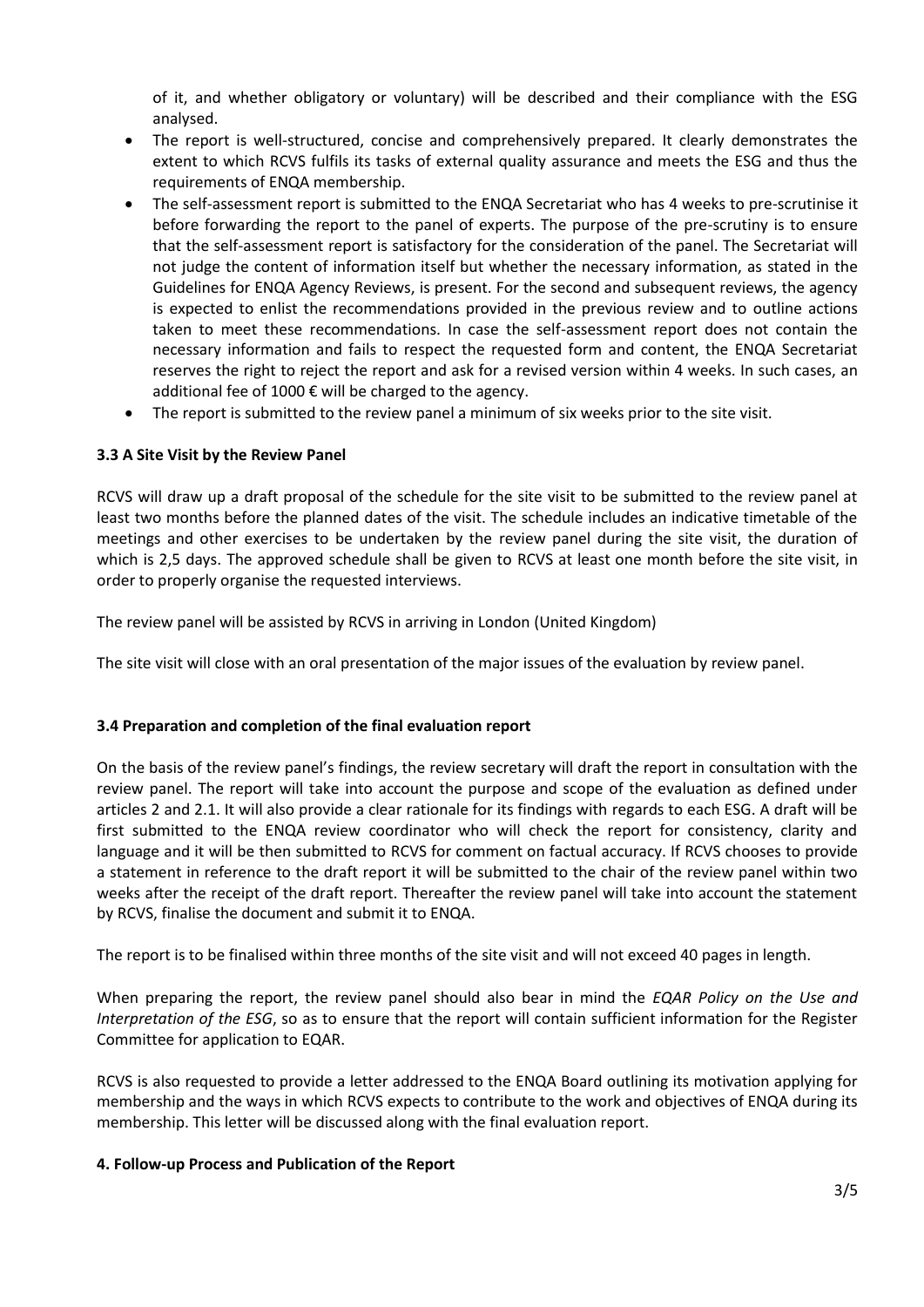RCVS will consider the expert panel's report and will publish it on its website once the ENQA Board has made its decision. The report will also be published on the ENQA website, regardless of the review outcome and decision by the ENQA Board. RCVS commits to preparing a follow-up plan in which it addresses the recommendations of the review panel and to submitting a follow-up report to the ENQA Board. The followup report will be published on the ENQA website, in addition to the full review report and the Board's decision.

The follow-up report will be complemented by a small-scale visit to the agency performed by two members of the original panel (whenever possible). This visit will be used to discuss issues, based on the ESG, considered as of particular importance or challenge by RCVS. Its purpose is entirely developmental and has no impact on the judgement of membership and/or compliance of the agency with the ESG. Should the agency not wish to take advantage of this opportunity, it may opt out by informing the ENQA Review Coordinator about this.

## **5. Use of the report**

ENQA shall retain ownership of the report. The intellectual property of all works created by the expert panel in connection with the review contract, including specifically any written reports, shall be vested in ENQA.

The review report is used by the Board of ENQA for the purpose of reaching a conclusion on whether RCVS has met the ESG and can be thus admitted as a member of ENQA. The report will also be used for registration on EQAR, and is designed so as to serve these two purposes. However, the review report is to be considered final only after being approved by the ENQA Board. Once submitted to RCVS and ENQA and until it is approved by the Board the report may not be used or relied upon by RCVS, the panel and any third party and may not be disclosed without the prior written consent of ENQA. RCVS may use the report at its discretion only after the Board has approved of the report. The approval of the report is independent of the decision on membership.

The Chair of the panel shall remain available to respond to questions of clarification or further information from the EQAR Register Committee provided that the ENQA Secretariat is copied in all such requests.

#### **6. Budget**

| Fee of the Chair                                | 4,500 EUR                  |
|-------------------------------------------------|----------------------------|
| Fee of the Secretary                            | 4,500 EUR                  |
| Fee of the 2 other panel members                | 4,000 EUR (2,000 EUR each) |
| Fee of 2 panel members for follow-up visit      | 1,000 EUR (500 EUR each)   |
| Administrative overhead for ENQA Secretariat    | 7,000 EUR                  |
| <b>Experts Training fund</b>                    | 1,400 EUR                  |
| Approximate travel and subsistence expenses     | 6,000 EUR                  |
| Travel and subsistence expenses follow-up visit | 1,600 EUR                  |

RCVS shall pay the following review related fees:

This gives a total indicative cost of 30,000.00 EUR VAT excl. for a review team of 4 members. In the case that the allowance for travel and subsistence expenses is exceeded, RCVS will cover any additional costs after the completion of the review. However, the ENQA Secretariat will endeavour to keep the travel and subsistence expenses in the limits of the planned budget, and will refund the difference to RCVS if the travel and subsistence expenses go under budget. The review fee will be paid by RCVS in three instalments – first one at the signature of the contract and the next two before the site visit.

The fee of the follow-up visit is included in the overall cost of the review and will not be reimbursed in case the agency does not wish to benefit from it.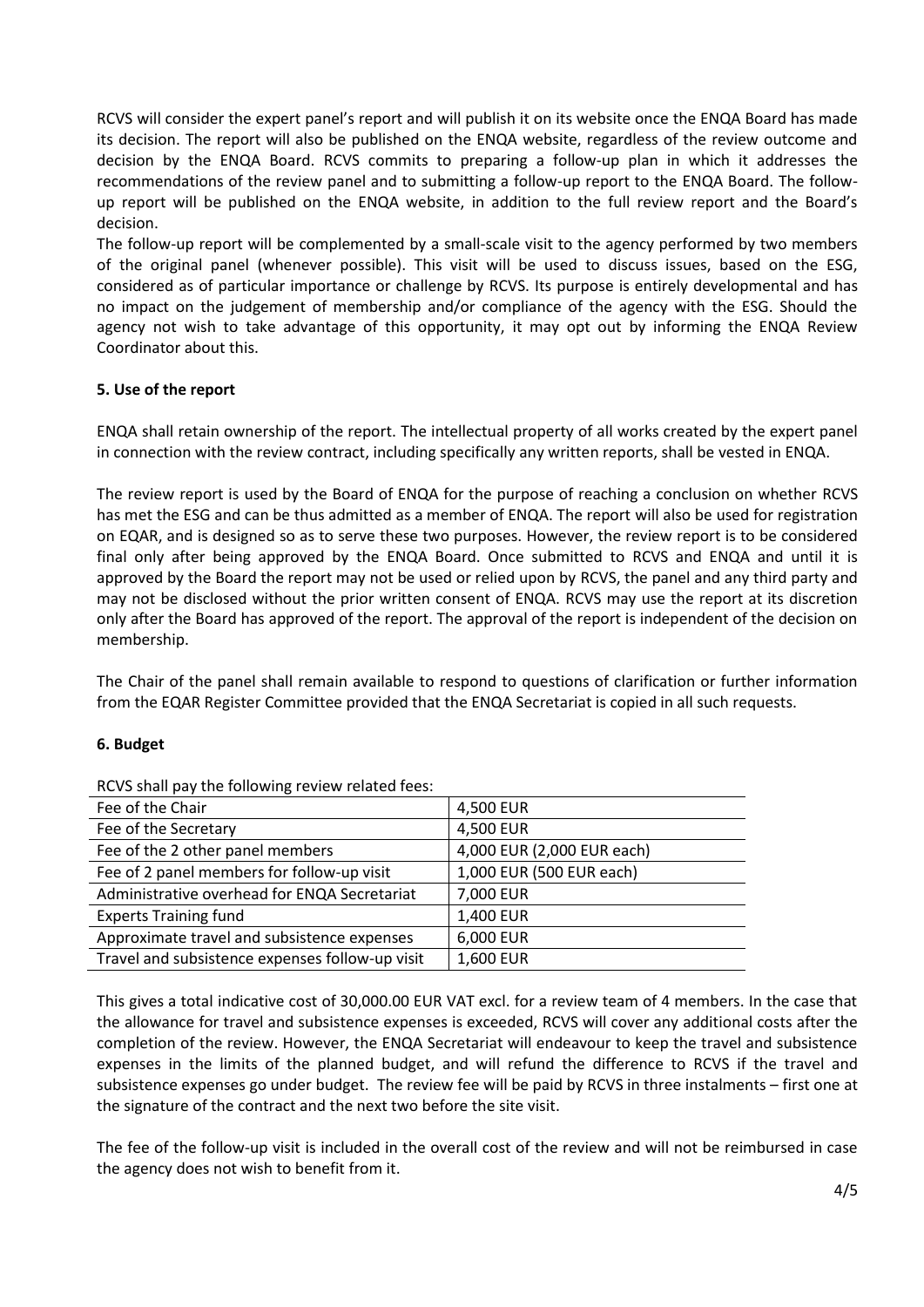In the event of a second site visit required by the Board and aiming at completing the assessment of compliance, and should the agency accept a second visit, an additional fee of 500 EUR per expert, as well as travel and subsistence costs are recoverable from the agency.